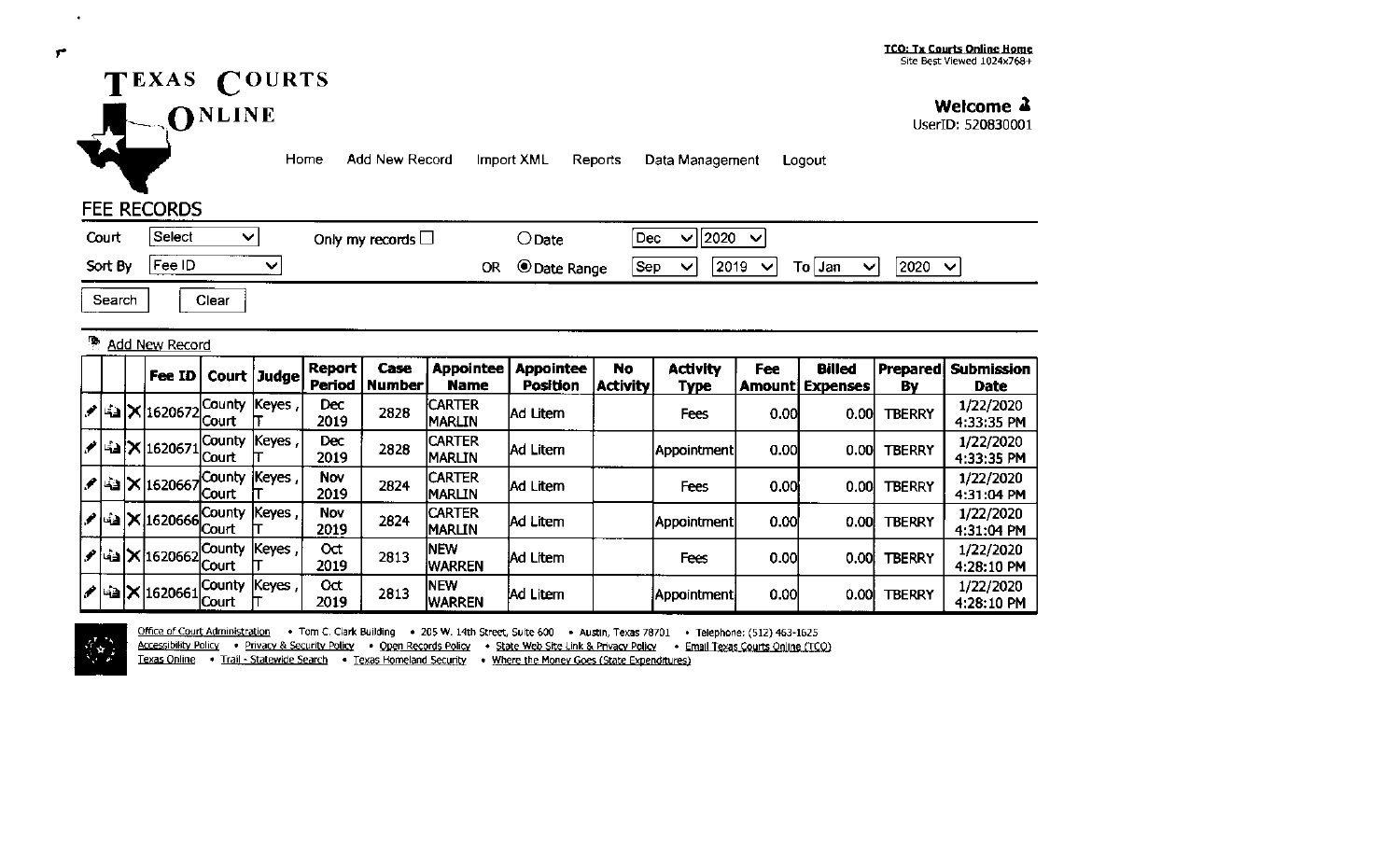GAINES COUNTY AFFOINTMENTS APFROVED POR COUNTY COURTS - DECEMBER, 2019

 $\blacksquare$ 

 $\cdot$ 

| <b>HEL</b>                                                                                                         |                                                                                                                                              |                                                                                                                                                                          |
|--------------------------------------------------------------------------------------------------------------------|----------------------------------------------------------------------------------------------------------------------------------------------|--------------------------------------------------------------------------------------------------------------------------------------------------------------------------|
|                                                                                                                    | <b>WORDER OF</b><br>Lanco                                                                                                                    |                                                                                                                                                                          |
|                                                                                                                    |                                                                                                                                              |                                                                                                                                                                          |
| <b>1231</b>                                                                                                        |                                                                                                                                              |                                                                                                                                                                          |
|                                                                                                                    | <b>HAME CF</b>                                                                                                                               |                                                                                                                                                                          |
|                                                                                                                    | <b>JUDGE/NASTRR/REFREE</b>                                                                                                                   |                                                                                                                                                                          |
| <b>2628</b>                                                                                                        | <b>CASE STRIC APPOINTMENT CASE SUMBRE</b>                                                                                                    |                                                                                                                                                                          |
|                                                                                                                    |                                                                                                                                              |                                                                                                                                                                          |
|                                                                                                                    |                                                                                                                                              |                                                                                                                                                                          |
| <b>ATSUCH AUCTER</b>                                                                                               |                                                                                                                                              |                                                                                                                                                                          |
|                                                                                                                    |                                                                                                                                              |                                                                                                                                                                          |
|                                                                                                                    | <b>ZTILLS BSYD</b>                                                                                                                           |                                                                                                                                                                          |
|                                                                                                                    |                                                                                                                                              |                                                                                                                                                                          |
|                                                                                                                    |                                                                                                                                              |                                                                                                                                                                          |
|                                                                                                                    |                                                                                                                                              |                                                                                                                                                                          |
|                                                                                                                    | <b>PAN RUG</b>                                                                                                                               |                                                                                                                                                                          |
| 240922228  CARTER, NARLIN                                                                                          |                                                                                                                                              |                                                                                                                                                                          |
|                                                                                                                    | <b>KOSBEE AD ZEREK</b><br><b>TROSTATION</b>                                                                                                  |                                                                                                                                                                          |
|                                                                                                                    |                                                                                                                                              |                                                                                                                                                                          |
|                                                                                                                    |                                                                                                                                              |                                                                                                                                                                          |
| ed Item                                                                                                            | EQSITION OF ROLLISON<br><b>MPROTECTED</b>                                                                                                    |                                                                                                                                                                          |
|                                                                                                                    |                                                                                                                                              |                                                                                                                                                                          |
| <b>Mitts</b>                                                                                                       |                                                                                                                                              |                                                                                                                                                                          |
|                                                                                                                    |                                                                                                                                              |                                                                                                                                                                          |
|                                                                                                                    | <b>APPOINTEE IS</b>                                                                                                                          |                                                                                                                                                                          |
|                                                                                                                    |                                                                                                                                              |                                                                                                                                                                          |
| ,我来说我的我们的时候,我们的过去分词被打开的过去式和过去分词的过去式和过去分词形式,我们的过去分词对过去分词对过去分词对过去分词形式,我们的过去分词对过去分词形式,我们的过去分词对过去分词形式,我们<br>2019-12-17 | ,我们我们的事情的人,我们也不会不会不会,我们的过去式和过去分词,我们的过去式和过去分词,我们的过去分词,我们的过去分词,我们的过去分词,我们的过去分词,我们的过去分词,我们的过去分词,我们的过去分词<br><b>LAPOINTMENT</b><br><b>TATE OF</b> | 这时们的这些事实的她的我的我的生活,也不仅仅有自己的过去式和过去分词,我的过去分词,也不会不可能是自己的人的。我们的人都是不能不能,我们的人都是不能不能,我们的人都是不能不能,我们就是不是有多少的人, 人名英格兰人姓氏阿尔特的变体 医皮肤病 医马克氏试验检尿道 医不能 医不能不能 医不能不能 医不能不能不能不能不能不能不能不能不能不能 |
|                                                                                                                    |                                                                                                                                              |                                                                                                                                                                          |

This for tracking purposs only and will not be accepted as monthly report. The information must be entered into teporting database.